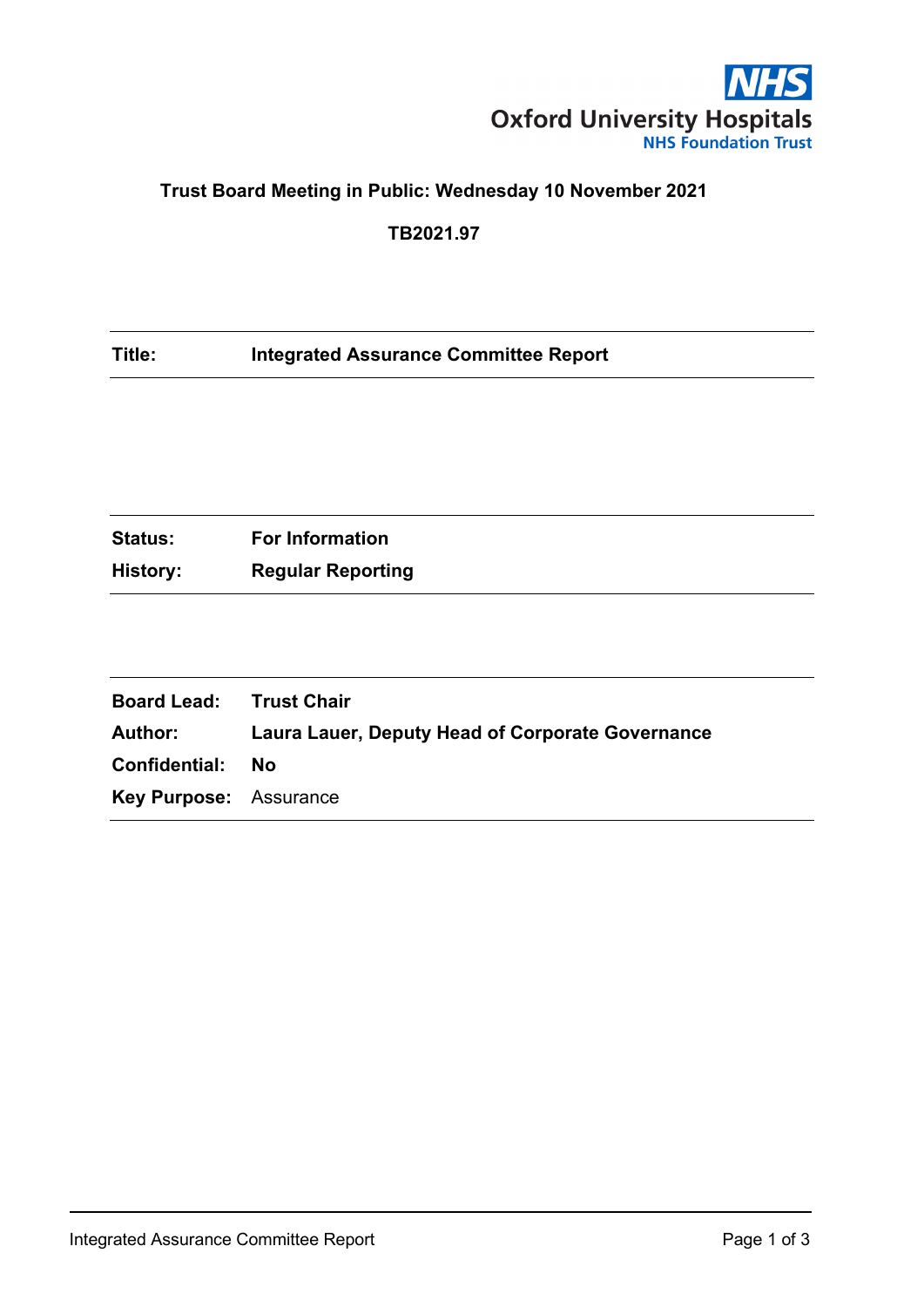# **Integrated Assurance Committee Report**

## **1. Purpose**

- 1.1. As a Committee of the Trust Board, the Integrated Assurance Committee provides a regular report to the Board on main issues raised and discussed at its meetings.
- 1.2. Since the last report to the Board held in public, the Integrated Assurance Committee had met on 13 October 2021.
- 1.3. Under its terms of reference, the Integrated Assurance Committee is responsible for reporting to the Board items discussed, actions agreed and issues to be referred to the Board, indicating the extent to which the Committee was able to take assurance from the evidence provided and where additional information was required.

## **2. Key Areas of Discussion**

#### **Integrated Performance Report**

- 2.1. The Committee received this regular report on performance across operational, quality, workforce, digital and financial metrics.
- 2.2. The Committee heard that a review of the pharmacy function in the Trust would be undertaken by the Clinical Support Services Division. Members suggested areas of focus for the review to address areas in which more assurance was required.
- 2.3. Members received a detailed briefing on how the Elective Recovery Fund (ERF) was distributed during the first six months of the financial year, with the Trust performing well despite changes in thresholds for generating ERF income. A return to activity-based funding was expected to become more prominent from the 2022/23 financial year.

### **Urgent and Emergency Care**

- 2.4. The Committee considered the Trust's emergency capacity and received an update on the Trust's plans for winter. Within the Integrated Care System, there was a need for more robust messaging on care pathways as well as provision of pre-hospital care – both reablement and domiciliary – to benefit patients and reduce pressure on the Trust's emergency departments.
- 2.5. The Committee recognised the system-wide working led by the Trust and could take assurance from the communication/escalation structure presented.